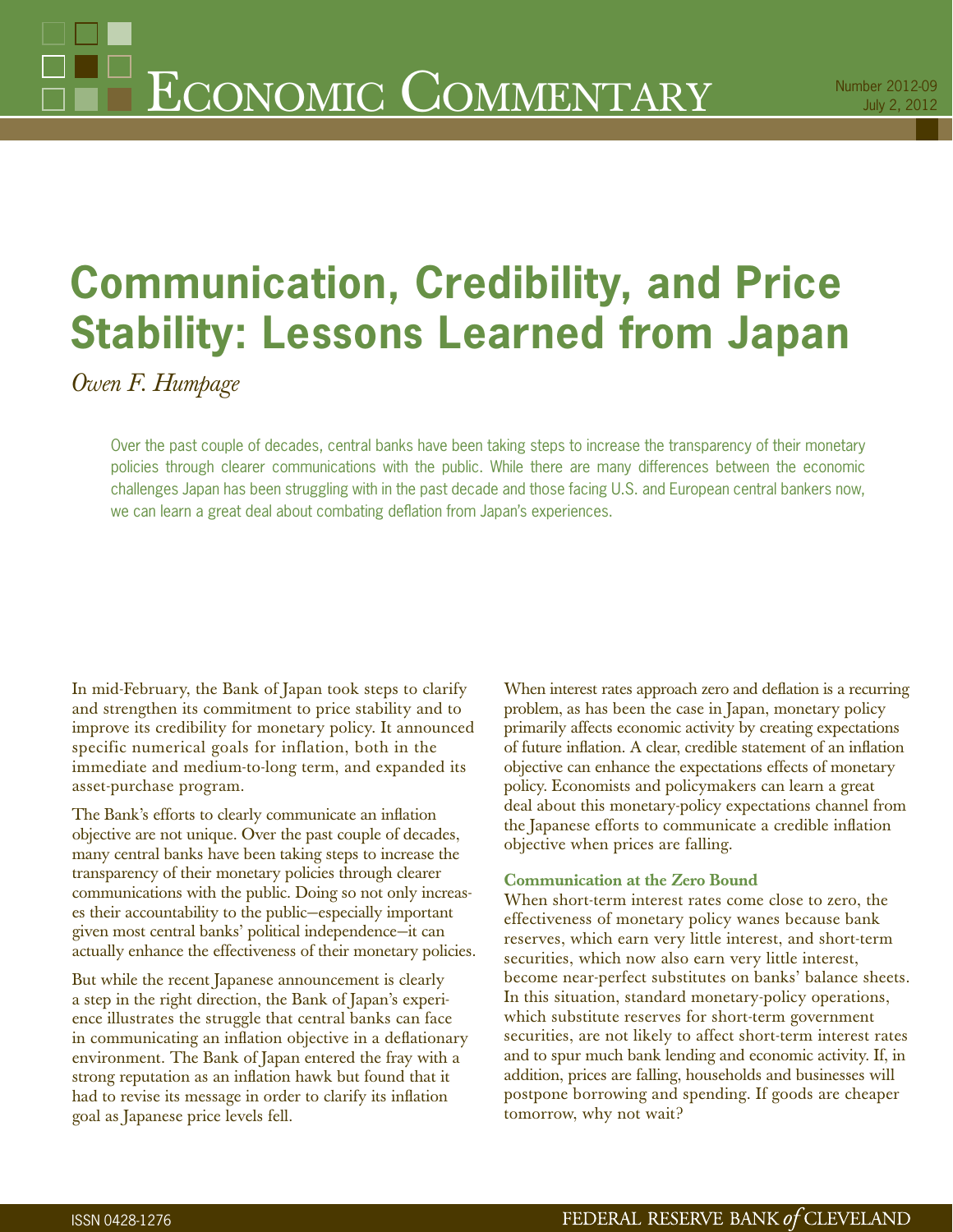In such deflationary situations, monetary policy can still work by creating expectations that the central bank will keep monetary policy easy—that is, keep short-term interest rates very low—as long as it takes to generate price increases. Central banks operating in this vein buy long-term securities in order to drive down their interest rates. To the extent that long-term interest rates embody expectations of future shortterm rates, such operations are only effective if the central bank's actions successfully alter expectations. In times when economic activity is weak and current short-term interest rates are near their zero bound, this expectations channel is likely to exert a bigger force on economic decisions than the direct impacts of adding reserves to the banking system.

A willingness to talk openly about the intended objectives and methods of such operations can only reduce the public's uncertainty about future monetary policy. Less uncertainty must surely enhance how expectations respond to such monetary-policy developments. If completely transparent and perfectly credible, communications about future operations conceivably should affect financial variables today.

#### **Defining Price Stability**

Many central banks are now trying to enhance this expectations channel through clearer communications. The Bank of Japan is no exception in this regard. Its efforts began shortly after it gained independence, but initially the Bank referred to its price objective qualitatively and in terms of an outlook for inflation rather than its actual experience. Unfortunately, the outlook often failed to materialize. Eventually, the Bank shifted to a quantitative price objective—one often stated in terms of outcomes rather than an outlook.

In June 1997, a newly revised Bank of Japan Act made the Bank independent of the Japanese government. The Act requires the Bank to focus monetary policy on achieving price stability as a means of contributing to the nation's economic development. Conceptually, price stability refers to an inflation rate that does not affect households' and businesses' economic decisions. Operationally, the term applies to persistent price trends rather than highfrequency price movements.

While this general concept of price stability finds wide acceptance, opinions can differ substantially on how to give this notion of price stability precise numerical content. The Act offered no guidance on specific inflation rates consistent with price stability, but Japan had a strong reputation for being a low-inflation country, and policymakers in Japan seemed to believe that the Japanese public regarded an inflation rate lower than in most other countries as consistent with price stability. Irrespective of the definitional imprecision, if a price objective is to leave the private sector's economic decisions unaffected, it must be credible—clearly communicated, understood, and frequently achieved.

In February 1999, the Bank of Japan undertook its zerointerest-rate policy to combat recession and deflation. This was the Bank's first attempt to link a specific policy action directly to a price outcome. The Bank drove its overnight call-money interest rate effectively to zero and promised to maintain it there until "deflationary concerns" had dissipated. The Bank, however, did not clearly define what "deflationary concerns" meant conceptually or how it might empirically identify such a state. In the end, the Bank judged this condition as having been met when economic activity—notably corporate profits and business investment—picked up, and when economic growth promised to move toward potential.

The Bank intended to abandon its zero-interest-rate policy when it anticipated inflation, not when it observed inflation. To the Bank, real economic growth implied that the public's deflationary fears had dissipated. To be sure, households and businesses tend to postpone expenditures when they anticipate lower prices in the immediate future. But since inflation lags economic activity and since the Bank had a history of being hawkish on inflation, this generally defined trigger did not seem a strong commitment to a positive future inflation rate. In August 2000, the Bank of Japan ended its zero-interest-rate policy and raised its call-moneyrate target. The announcement noted that downward pressure on prices had "markedly receded," but deflation persisted at the time of the announcement.

Japan slipped back into recession in 2001, and the Bank of Japan first instituted its well-known quantitative easing policy in March of that year. Now the Bank focused policy on achieving a target for bank reserves and expanded its asset purchases to encompass a wider range of securities mostly long-term Japanese government bonds. The objective was to flood banks with excess reserves, many more than was needed just to keep the overnight call-money rate at zero. Hence, quantitative easing was a more profound and visible course of action than the zero-interest-rate policy. Over the next few years, the Bank increased its reserve target frequently and substantially.

The new policy seemed to have had its biggest impact after late 2002. At this point, economic recovery seemed to be building. Before the quantitative easing policy, the Bank of Japan would have responded to such incoming information by tightening in anticipation of inflation. This time, however, the Bank of Japan focused on actual inflation, not its expectation.

The Bank promised to maintain its quantitative easing policy until inflation, as measured by the core CPI, was "stably above zero." Empirically, this meant that on a yearover-year basis, the price index would no longer be falling. Initially, the objective did not specify a time frame. Would the Bank terminate the policy if inflation reached zero on a year-over-year basis for a single month?

Given the Bank of Japan's strong anti-inflation tradition, this interpretation was not unreasonable. In October 2003, therefore, the Bank of Japan strengthened its inflation target by making its time frame more explicit and by adding an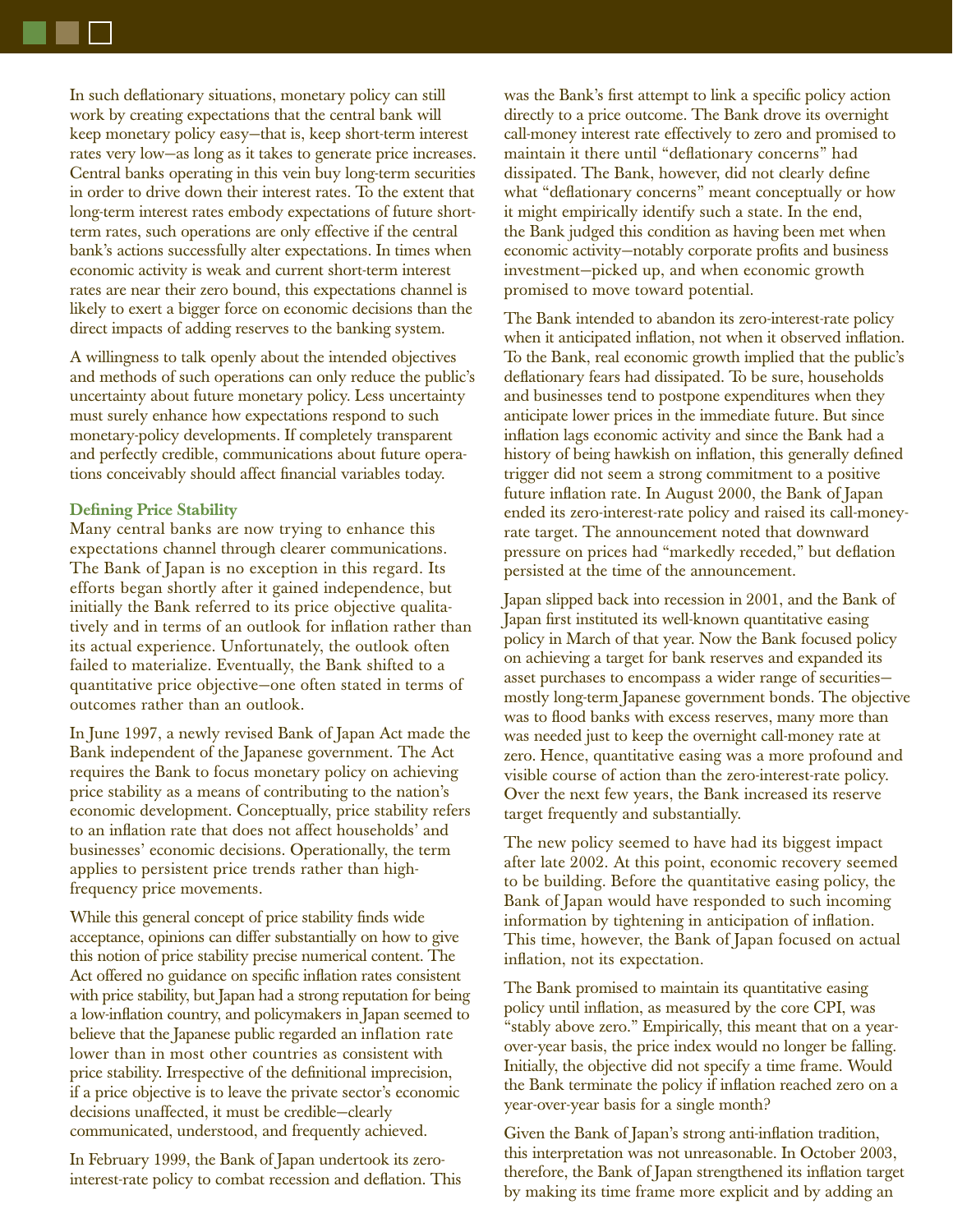expectations component. The quantitative easing policy would continue until core-CPI inflation measured on a year-over-year basis was zero or positive for a few months and most members of the Bank's Policy Board expected it to remain positive over the foreseeable future. The new emphasis on observed, rather than anticipated, inflation marked an important communications improvement over the zerointerest-rate policy.

The quantitative easing policy ended in March 2006, when the core CPI-and the overall CPI-had indeed fulfilled the objective. Yet, the end quickly proved premature. Shortly after the program ended, deflation returned to Japan.

Coinciding with the end of its quantitative easing policy, the Bank of Japan offered an extended term-lending program to Japanese banks, which were still struggling to improve their balance sheets. The Bank also attempted to clarify its empirical definition of price stability. The Bank of Japan began asking its Policy Board members for their empirical "understanding" of medium-to-long-term price stability. A range of 0–2 percent, which encompassed their individual understandings, emerged from the exercise.

At the same time as it offered its "understanding," the Bank emphasized—as it had done in 2000—that under normal circumstances, it regarded zero inflation as the definition of price stability in Japan. The Bank, however, could accept a small, positive rate of inflation as insurance against the difficulties of conducting monetary policy when interest rates were at zero.

This price objective would seem perfectly fine if the risks to the outlook and inflation had been evenly distributed to the upside and the downside. When, as was the case in Japan, deflation is a recent—and persistent—problem, and the risks of deflation remain significant, a zero or very low inflation objective can be self defeating. The public may continue to anticipate that deflation is the most likely outcome under such a policy regime, since the Bank now suggests that it will offset all but tiny positive-inflation impulses, it has recently failed to offset deflationary trends, and negative price shocks still seem highly likely.

In such a case, a central bank might want an unusually high inflation objective, implying a much easier policy that will accommodate a greater number of positive—and bigger inflation impulses. In such an environment, households and businesses are more likely to anticipate future inflation, and they are prone to spend today. Intended or not, the presentation of a low 0 percent to 2 percent range, given the Bank's hawkish history and the current deflation environment, may not have had a strong impact on inflation expectations in Japan.

In October 2010, economic activity in Japan was picking up, but deflation remained a problem. The Bank of Japan instituted its comprehensive monetary easing policy. This program offered a second round of quantitative easing, but it gave more emphasis to a wider range of securities than longterm government bonds. The Bank promised to maintain the comprehensive monetary easing policy until price stability was in sight. Once again a forecast of future inflation—not actual inflation—seemed to govern the conduct of monetary policy. The forecast objective relied on the Policy Board's "understanding" of price stability—0 percent to 2 percent, year-over-year in the CPI—but now with the Bank of Japan offering 1 percent as the central tendency of the distribution. The Bank of Japan has yet to achieve that understanding.

In February 2012, the Bank of Japan elected to expand its asset-purchase program by ¥10 trillion to encourage Japan's flat economic activity. The Bank now sets a medium-to-longterm inflation "goal" of 0 percent to 2 percent as measured by the overall CPI on a year-over-year basis, with 1 percent as an immediate goal. The Bank promised to maintain its powerful monetary expansion until it "judges that the 1 percent goal is in sight." Again, the Bank seems to emphasize an expectation of inflation, rather than an outcome.

While the term "goal" seems a communications improvement over "understanding," the Bank made it clear that an inflation "goal" was not an inflation "target." The Bank chose the word goal over target because the latter was too rigid; it did not allow enough flexibility given the economic uncertainties—including structural changes—that could affect economic growth and inflation down the road. But if monetary policy operates through the expectation of future inflation, flexibility may limit the effectiveness of the policy.

#### **A Last Lesson**

Since 1994, the inflation rate in Japan has seldom exceeded its 1 percent goal, although inflation in Japan is currently moving toward that objective. The Bank maintains that monetary policy has been sufficiently expansionary to accommodate inflation, as evidenced by a buildup in the monetary base and broad money. The Bank tends to attribute falling prices to such structural phenomena as deregulation and improvements in the supply chain, to Japanese workers' willingness to accept wage cuts when economic activity slackens, and to the yen's persistent appreciation.

This may be the case; myriad events beyond the control of Japanese monetary authorities may have had an important influence on aggregate price patterns in Japan over the past couple of decades. Still—purely as a communications strategy when the Bank of Japan downplays its own ability to affect price patterns through monetary policy, it can become more difficult for the public to expect the Bank to deliver on its inflation goal. In this case, the expectations channel of monetary policy must narrow.

Central banks today realize that clear communications are an important component of efficient central bank operations, particularly when policy rates are at their zero bound and deflation remains a persistent problem. They are still struggling to improve and fine tune their communications policies. The Bank of Japan's experience with communicating a price objective when policy rates are near zero and deflation is a persistent problem offers lessons worth learning.